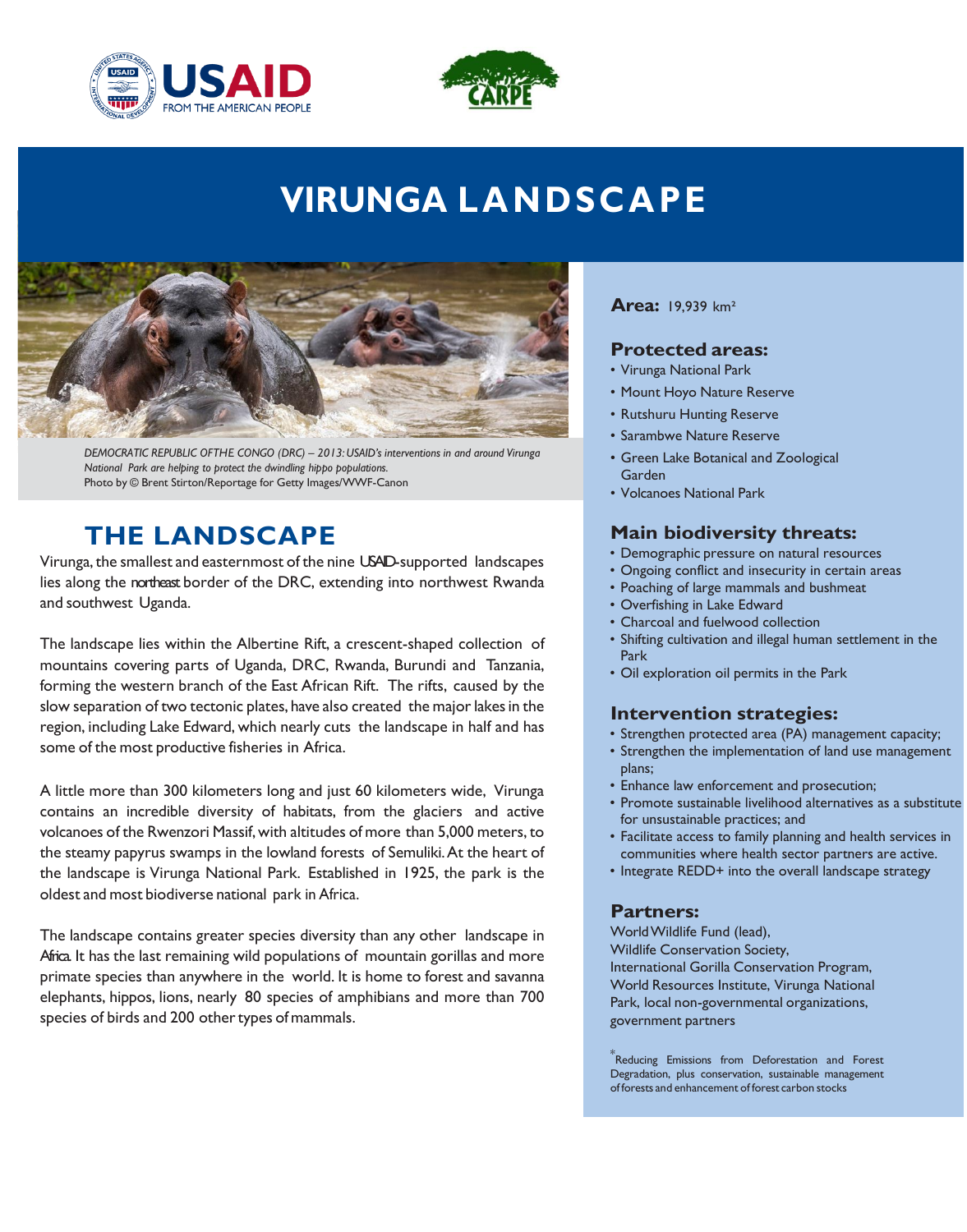The richness of Virunga has created an array of problems affecting both the people and animals living there. The region surrounding Virunga has one of the highest human population densities in Africa, with as many as 1,000 people per square kilometer living in the southern sections of the Landscape.

 The population depends on the land around them for firewood, food, farming, livestock grazing, medicinal plants and clean problems, and simmering conflicts between competing resource users often result in raids on crops or livestock. More recently, more than 20,000 people and 30,000 cattle have settled within the boundaries of Virunga National Park, increasing the pressure on this delicate ecosystem. Poaching of large mammals is a serious threat, with many of these populations experiencing dramatic declines. Overfishing in Lake Edward and intensive deforestation due to slash and burn agriculture and demand for fuel wood and charcoal have also contributed to the decline of many species. **THREATS**<br>
Frechmens of Virunga has created an array of problems<br>
new threast of signing<br>
ercting both the people and animals living there. The region<br>
recounding Virunga has one of the highest human population (Finally, o water. Deforestation and forest degradation are growing

 Population pressure is not the only problem facing the landscape. Virunga has had a long history of violent conflict and instability. For decades, different areas of the landscape have been occupied by national forces and numerous rebel groups' intent on controlling the area's rich mineral resources, including gold, diamonds, tin and coltan. These protracted conflicts have led to steep declines in key species as animals are killed for food or sale, and have generated massive and unpredictable movements of refugees. refugees.<br>Although mountain gorilla tourism is slowly returning, some parts

 of Virunga National Park still contain armed rebels, posing a threat to park staff and conservation efforts.

 A recent move to pursue oil prospecting within the landscape brings new threats of significant environmental damage along with possibilities of opening up new sections of the protected area.

 Finally, oil companies have been drilling in Virunga and the surrounding area. If the prospect oil exploitation comes into effect in the future, this will certainly damage the rich ecosystem of the Virunga.

# **CAFEC at a glance**

 USAID's Central Africa Forest Ecosystems Conservation (CAFEC) program focuses on sustainable forest management, wildlife conservation and REDD+ activities in nine carbons rich, biologically sensitive and diverse natural forest landscapes covering 32 million hectares of land; spread of covering four countries, especially the Democratic Republic of the Congo, the Republic of Congo, the Central Africa Republic and the Rwanda.

 CAFEC and the Environmental Monitoring and Policy Support (EMAPS) program, which improves environmental policies and regulations, builds capacity of public and private institutions to support conservation of forest and biodiversity, and boosts the quality and scope of conservation management, climate change mitigation efforts, and data collection to maintain the ecological integrity of the humid forest ecosystem of the Congo Basin.

 The CAFEC and EMAPS program are interdependent. The information collected and shared through the local efforts of CAFEC informs national and regional policy work, while improved policies supported under EMAPS allows for better conservation efforts and land use management at the local landscape level. These programs align with and contribute to the US National Strategy for Combatting Wildlife Trafficking (CWT).



#### **MAP KEY**

**Protected Area CARPE Priority Area** 

#### **USAID Supported Landscapes**

- 1 Tri-National Sangha
- 2 Léconi-Batéké-Léfini
- 3 Lac Télé-Lac Tumba
- 4 Salonga-Lukenie-Sankuru
- 5 Maringa-Lopori-Wamba
- 6 Maiko-Tayna-Kahuzi-Biega
- 7 Ituri-Epulu-Aru
- 8 Virunga
- 9 Garamba-Chinko

USAID DRC, Sep. 2017 / Map Reference: RDRC-CP004-0248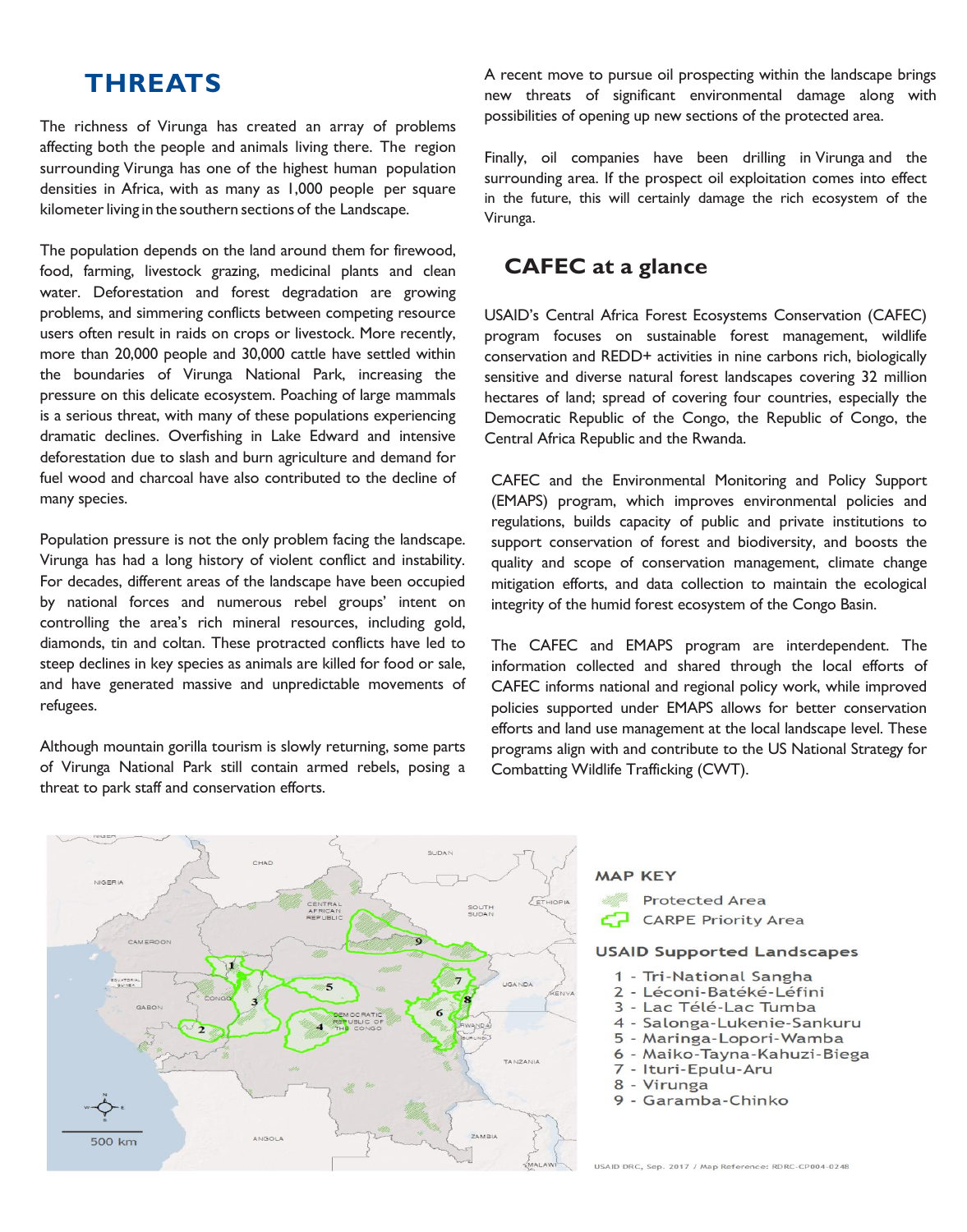# **INTERVENTION STRATEGIES**

 USAID's CARPE implementing partners are working with the governments of the DRC, Uganda and Rwanda to develop a strategic plan for conserving Virunga's unique landscape through trans-border collaboration and local community involvement.

 Economic activities are focusing on reducing the demand for fuelwood by promoting fuel-efficient stoves. The new stoves are 50 percent more efficient than older models, and thus have the potential to reduce deforestation and cut greenhouse gas emissions. They help conserve scarce financial resources by significantly reducing the amount families need to spend on charcoal. Production and distribution of the stoves are also addressing gender inequities, with local women encouraged and trained to take active leadership roles in the growing industry, providing them with an independent source of revenue.

 The use of the improved stoves is complemented by the establishment of tree plantations for charcoal production as elements of a REDD+ pilot activity in the Mont Hoyo Corridor. These plantations are supplies of wood communities in the landscape. They are also generating jobs and income, while at the same time **Landsat composite image courtesy of the University** of Maryland reducing the impact on natural forests. reducing the impact on natural forests. The state of the section of Potential flashpoints for conflict are reduced by working generating sustainable supplies of wood for

The use of SMART<sup>1</sup> technology is improving patrol efficiency, allowing wildlife managers to identify key areas for enhanced monitoring. Eco-guards and magistrates are being trained and supported to apply areas, community managed land and other land. environmental laws, allowing for more rigorous enforcementandboostingenvironmentalgovernance.



Landsat composite image courtesy of the University of Maryland

 with local communities to demarcate agreed boundaries. The use of SMART<sup>1</sup> technology is improving patrol This participatory process, which has been in effect since efficiency, allowing wildlife managers to identify key 2003, is helping to resolve potential disagreements before areas for enhanced monitoring. Eco-guards and they start by clearly differentiating between protected areas, community managed land and other land.



1 Spatial Monitoring and ReportingTool